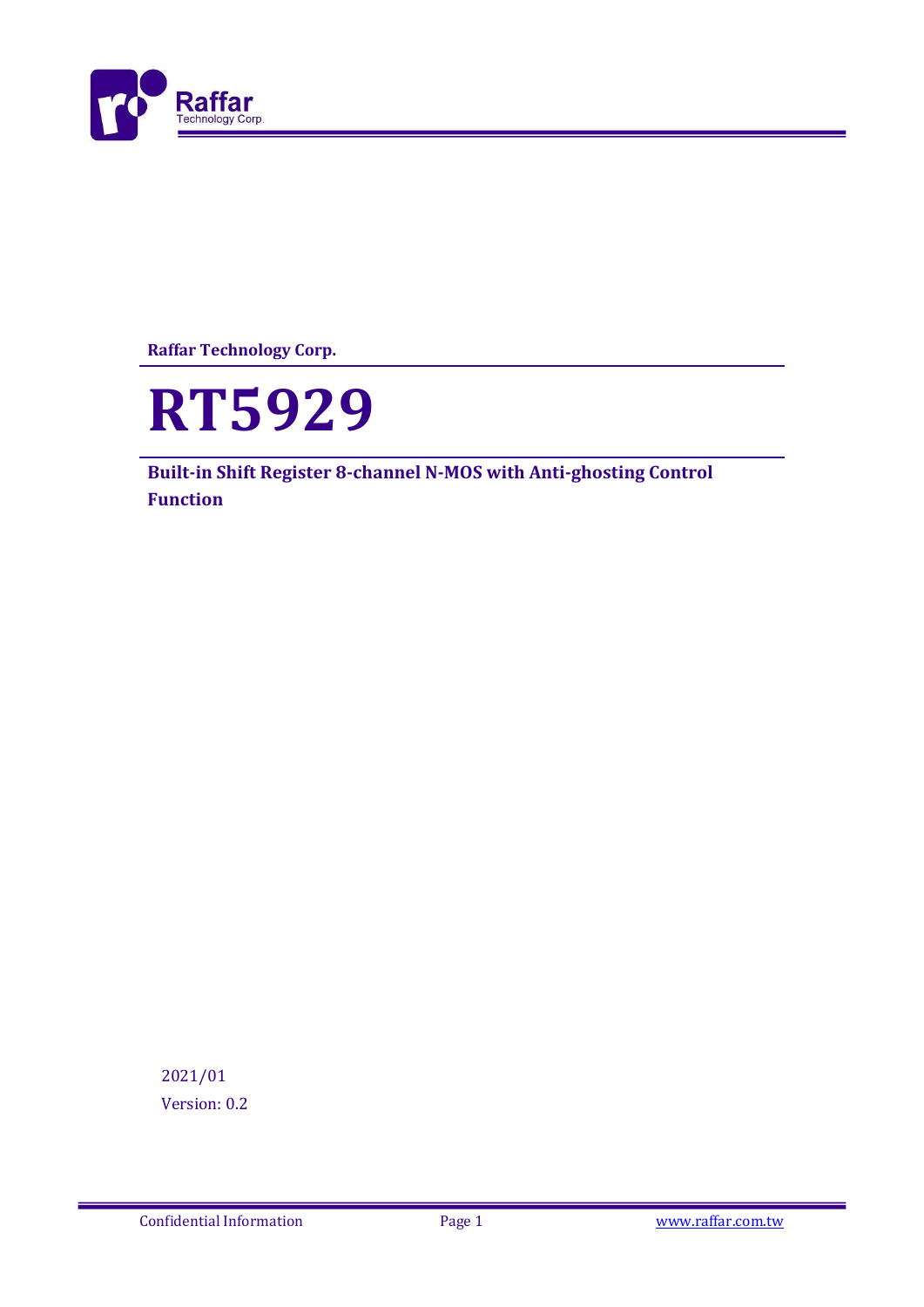

#### **Description**

RT5929 is an 8-channel N-MOS for common cathode high refresh rate LED display application. Built-in the 8-bit shift register, RT5929 makes the data transfer by serial connection without decoding component on board to simplify the PCB layout.

By giving a very simple control model to let controller determined the turn-on, pre-charge, and row blank timing, the RT5929 can effectively to eliminate the LED ghosting phenomena, to remove LED cascading/cross bright line caused by a LED short or LED open, and also to avoid the over reverse voltage to damage LEDs in order to raise the display performance.

## **Features**

- 8-channel NMOS for common cathode LED display application
- Built-in anti-ghosting function for dynamic display
- Built-in circuit to eliminate the LED cascading and cross bright line caused by LED defected (Timing adjustment with controller)
- Serial Data connection transfer for easy and simplified PCB layout
- Wipe off 138 decoder
- Low standby current(IDD\_off):43.6uA (typ.)
- Extra low RDS(on)

 $R_{DS(ON)}$ ,  $V_{gs}$   $\omega$  5.0V,  $I_{ds}$   $\omega$  1.0A 100m $\Omega$  (typ.)

# **Application**

Indoor and outdoor common-cathode LED display

## **Order Information**

| Nο. | Part No. | Package               |  |
|-----|----------|-----------------------|--|
|     | RT5929SP | SOP16-150 mil-1.27 mm |  |
|     | RT5929QN | $QFN16-4mm*4mm$       |  |

## **Pin Assignment**



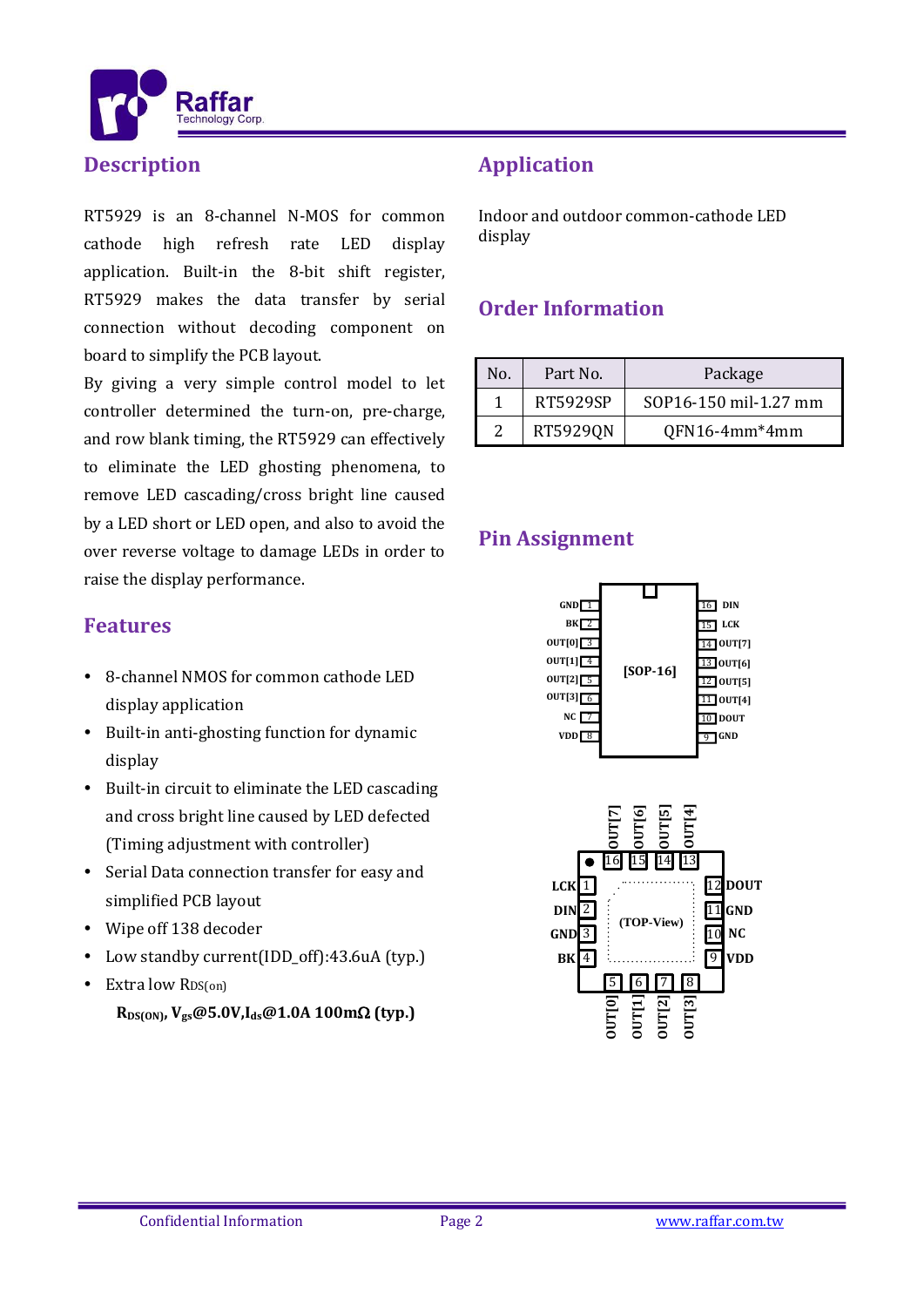

# **Recommend Application Circuit**

To have the best performance of fine pitch dynamic LED display, RT5929 provides the pre-charge circuit to eliminate the ghosting from LED row. However, there is also a slight LED ghosting from the LED column which needs to use a constant current LED driver IC (e.g. RT5966) with discharging circuit to achieve the non-ghosting display performance.

By controlling the output turn-off time and row blank timing, the RT5988 can effectively avoid the over reverse voltage to damage LEDs and eliminate LED cascading and cross bright line caused by a LED short and open.

RT5929 is an integrated 8 outputs power MOS. To avoid the overheating issue, the IC power dissipation and the thermal design has to be put in consideration of design.

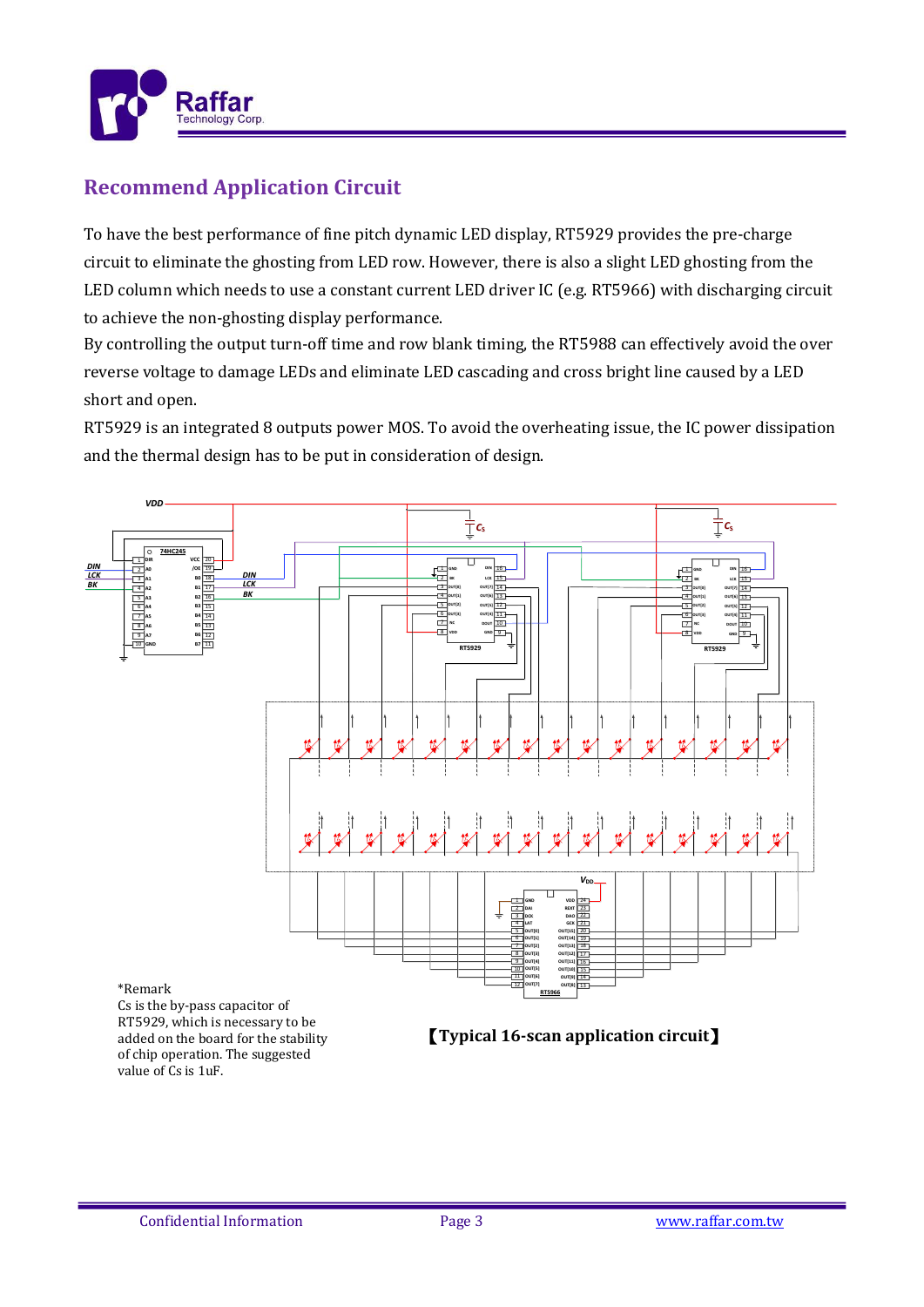

# **Package Outline**

# SOP16 Dimension (150mil, 1.27mm)







|                  | Millimeter (mm) |      |  |
|------------------|-----------------|------|--|
| Symbol           | Min.            | Max. |  |
| A                | 1.30            | 1.75 |  |
| A1               | 0.10            | 0.25 |  |
| $\mathbf b$      | 0.30            | 0.55 |  |
| $\mathsf C$      | 0.15            | 0.35 |  |
| D                | 9.70            | 10.3 |  |
| E                | 3.75            | 4.15 |  |
| H                | 5.80            | 6.20 |  |
| e                | 1.27 (BSC)      |      |  |
| L                | 0.40            | 1.25 |  |
| $\theta^{\circ}$ | O               | 8    |  |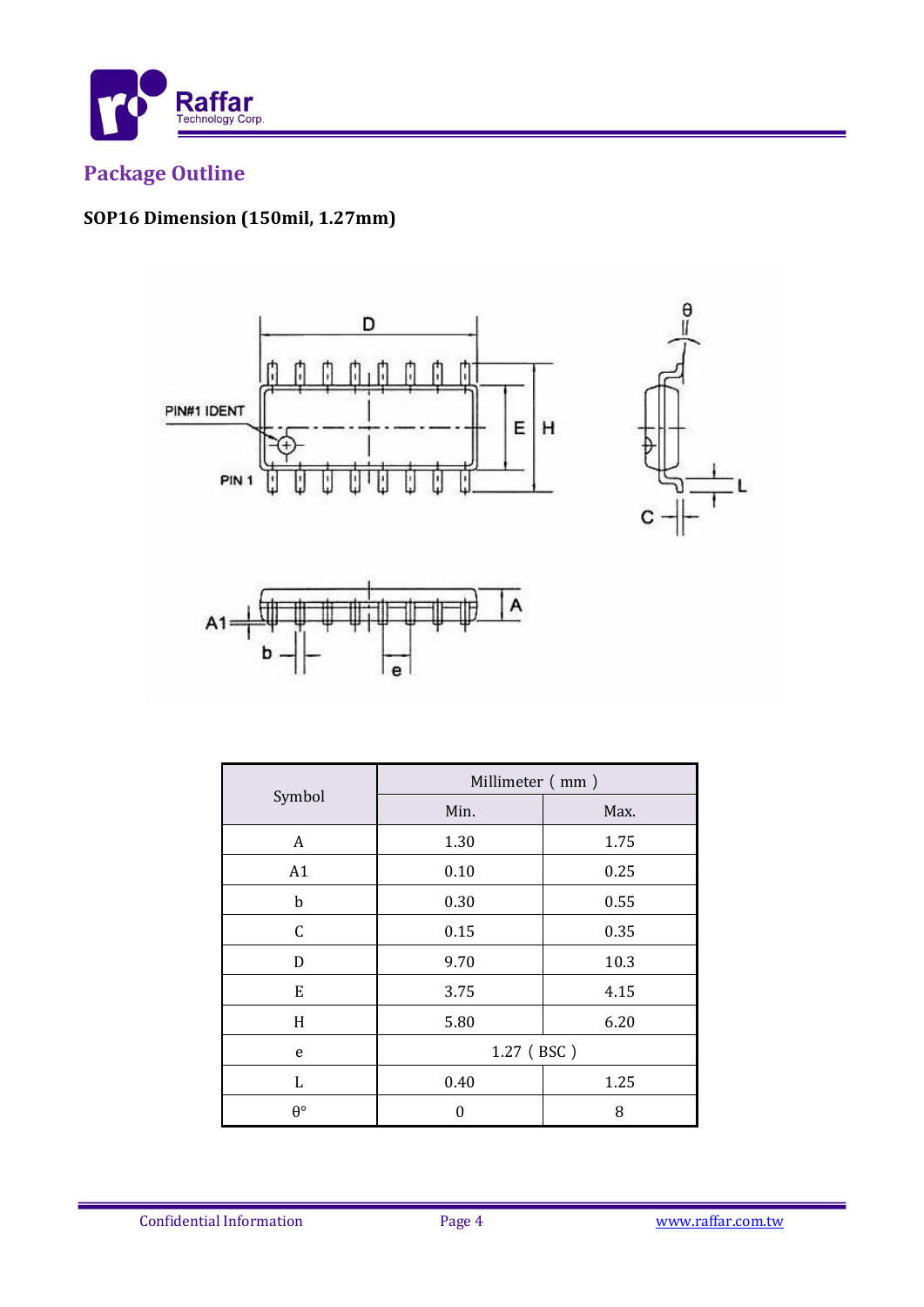

# **QFN16 4x4mm Dimension**



### **TOP VIEW BOTTOM VIEW**





|                | Millimeters (mm) |      |      |  |
|----------------|------------------|------|------|--|
| Symbol         | Min.             | Nom. | Max. |  |
| A              | 0.70             | 0.75 | 0.80 |  |
| A1             | 0.00             |      | 0.05 |  |
| A <sub>3</sub> | 0.203 Ref.       |      |      |  |
| b              | 0.24             | 0.29 | 0.34 |  |
| D              | 3.90             | 4.00 | 4.10 |  |
| D <sub>1</sub> | 2.40             | 2.50 | 2.60 |  |
| E              | 3.90             | 4.00 | 4.10 |  |
| E <sub>1</sub> | 2.40             | 2.50 | 2.60 |  |
| e              | 0.65 BSC         |      |      |  |
| L              | 0.40             | 0.48 | 0.55 |  |